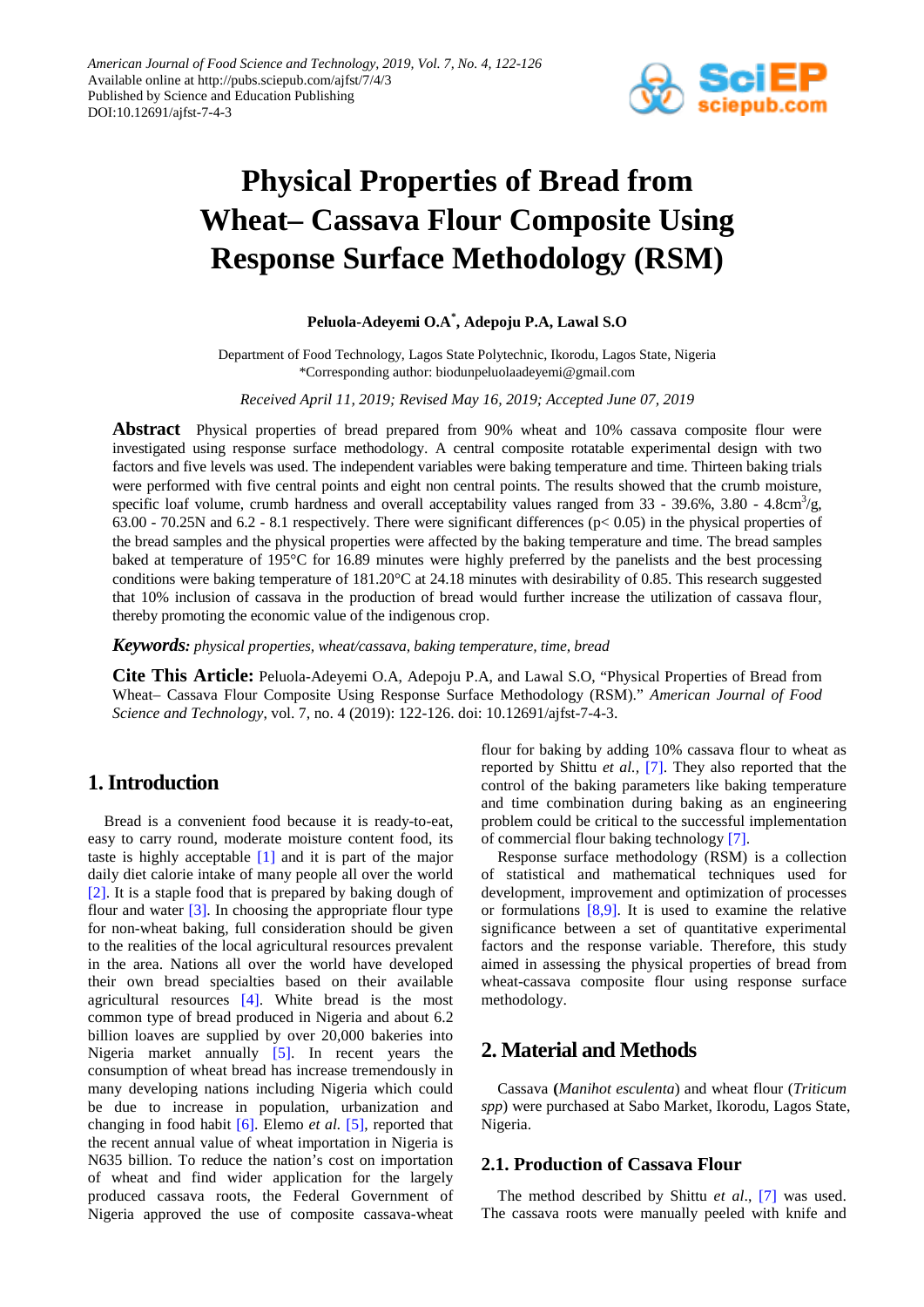washed to remove sand and other dirt. The washed, peeled cassava roots were cut into round chips of uniform sizes. The wet chips were spread in stainless steel trays and sundried for 14 days. The dried chips were milled using attrition mill and sieved to separate coarse or fibrous particles from the fine flour and packaged in polyethylene films.

#### **2.2. Production of Bread**

The method described by Shittu, *et al*., [\[7\]](#page-3-6) was used. The basic ingredients and the proportions required for the preparation of bread sample are 90% wheat and 10% cassava flour. Other ingredients include salt, yeast, sugar, EDC and water as shown in [Table 1.](#page-1-0) Mixing was carried out manually according to the straight dough method. The dry ingredients, shortening and the activated yeast were added in a bowl and water and then kneaded until the dough was elastic and the required consistency was reached. After this, the dough was rounded and was kept in a bowl for the first proofing at the room temperature (30°C) for about 40 min. After the first proofing, the dough was punched and works lightly so that the excess gas could escape and the gas cells are redistributed. The dough was then shaped to fit lightly in greased bread pans. The dough was again kept for the final proofing for about 1 hour. Finally, after second proofing, the breads in pans were baked in oven at different experimental temperatures and time. After baking, the prepared bread samples were cooled for about 1 hour at room temperature and then analysis were carried out.

**Table 1. Recipe used in dough formulation** 

<span id="page-1-0"></span>

| Composition        |
|--------------------|
| 30.0 <sub>g</sub>  |
| 270.0 <sub>g</sub> |
| 1.5%               |
| 6.0%               |
| 5.0%               |
| 3.0%               |
| 0.3%               |
|                    |

% values are based on the total flour weight (300g) Source: Shittu *et al.,* [\[7\].](#page-3-6)

## **2.3. Experimental Design and Modeling for Optimization**

Response Surface Methodology comprising of a central composite design with two-factors and five-levels was used. The two independent variable factors used are baking temperature  $(X_1)$  and baking time  $(X_2)$  and the four dependent variables (responses) are crumb moisture  $(Y_1)$ , loaf specific volume  $(Y_2)$ , crumb hardness  $(Y_3)$  and overall acceptability  $(Y_4)$ . Thirteen baking trials were performed with five central points and eight non central points. The coded values of the independent variables are presented in [Table 2.](#page-1-1)

**Table 2. Coded Values of the Independent Variable**

<span id="page-1-1"></span>

| <b>Variables</b>   | -0.    | - 1 |       | +1  | ÷α     |
|--------------------|--------|-----|-------|-----|--------|
| $X_1({}^{\circ}C)$ | 173.79 | 180 | 195.0 | 210 | 216.21 |
| $X_2$ (min)        | 16.86  | 20  | 27.50 | 35  | 38.11  |

Where:  $\alpha = 1.414$ ,  $X_1 = B$ aking Temperature,  $X_2 = B$ aking Time.

#### **2.4. Physical Properties of Bread**

#### **2.4.1. Determination of Moisture Content**

This was determined according to the method described by AACC [\[10\]](#page-4-1) using the oven dry method, 1g of the sample (bread) was weighted into a silica dish; the silica dish with the sample was place in the oven at 105°C for 24 hours. It was cooled in the desiccator at room temperature. The content with the container was weighed and later placed back in the oven for another 24 hours to ensure complete drying. The cooling process in the desiccator was repeated before taking final weight.

% moisture content  
\n
$$
= \frac{\begin{bmatrix} Initial weight of the sample (w_1) \\ -Final weight of the sample (w_2) \end{bmatrix}}{Initial weight of the sample (w_1)} X100.
$$

#### **2.4.2. Specific Loaf Volume**

The specific volume analysis was determined by the modified method of Greene and Bovell-Benjamin [\[11\].](#page-4-2) Samples were placed on the laboratory bench before the commencement of the analysis for few minutes. Beans were poured to cover the bottom of the borosilicate container of a known volume. The bread was placed in the container and the remainder of the beans was poured into the available space in the container using laboratory spatula. The leftover of the beans that were not required for the experiment were measured in a graduated cylinder and represented the volume of the bread.

The specific volume was obtained as a ratio of the volume of the bread to the weight of the bread.

$$
Specific \ volume \left( cm^3 / g \right) = \frac{logf \ volume}{logf \ weight}.
$$

#### **2.4.3. Crumb Hardness**

The hardness of the bread crumb was measured using Universal Testing Machine, Table Model (ERWEKA TBA 200), about  $2.5 \times 1.5$  cm<sup>3</sup> crumb slice was obtained from each loaf at the crumb center. Each slice was placed at the middle of a flat surface hardness tester receptacle. The plunger head was touched with the surface of the crumb slice. Thereafter, the plunger was driven 40 rpm into crumb until fracture. The maximum force require to cause failure (measured in N) is read off the dial gauge attached to the instrument.

#### **2.5. Sensory Evaluation**

Twenty panelists accessed the attributes of the bread produced such as taste, colour, texture, appearance and overall acceptability using nine point hedonic scale, 1= dislike extremely and 9=like extremely  $[12]$ .

#### **2.6. Statistical Analysis**

Second order polynomial model was fitted to determine relationship between dependent variables, specific loaf volume  $(Y_1)$ , crumb moisture  $(Y_2)$ , crumb hardness  $(Y_3)$ , overall acceptability  $(Y_4)$  and independent variable  $(X)$ .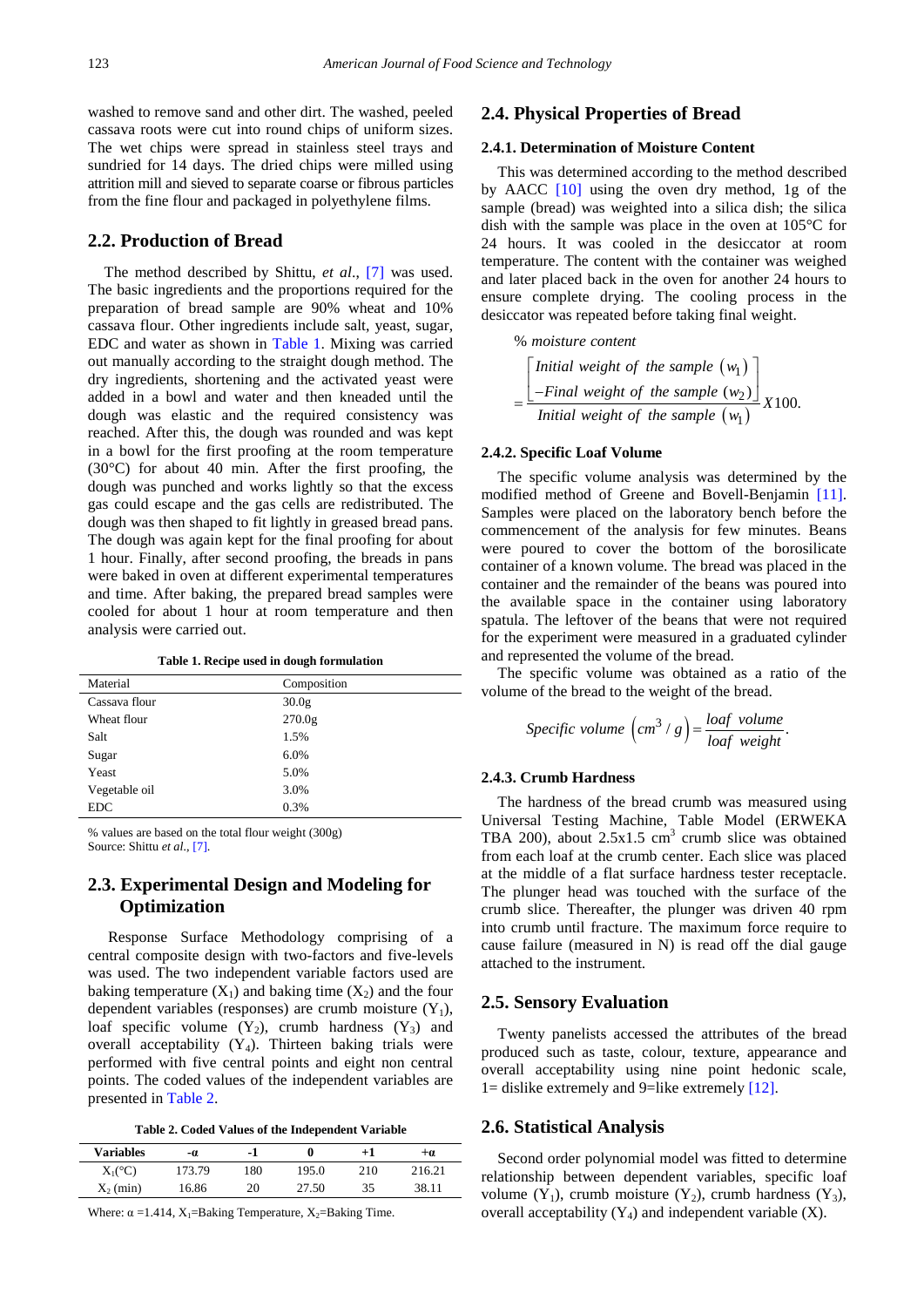$$
Y = \beta_0 + \beta_1 X_1 + \beta_2 X_2 + \beta_{11} X_1^2 + \beta_{22} X_{22}^2 + \beta_{12} X_1 X_2 (1)
$$

Where  $\beta_0$ ,  $\beta_1$ -  $\beta_2$ ,  $\beta_{11}$ -  $\beta_{22}$  and  $\beta_{12}$  are regression coefficients for interception, linear, quadratic and interaction coefficients respectively,  $X_1 - X_2$  are coded independent variable and Y is the responses [\[13\].](#page-4-4) An ANOVA test was carried out using design expert 6.0.8 (Stat-East Inc., Minneapolis, USA) to determine the significance at different levels (0.1%, 1% and 5%).

## **3. Results and Discussion**

## **3.1. Effect of Baking Temperature and Time on the Crumb Moisture Content of Bread**

The effect of baking temperature and time on the crumb moisture content of bread samples are presented as contour plot in [Figure 1.](#page-2-0) The crumb moisture content of the bread samples ranged from 33.0**-**39.6%. As the baking temperature and time increases the moisture content of the bread decreases. The model for the moisture content  $(R<sup>2</sup>=0.78)$  had a positive quadratic terms (baking temperature and time) and a positive linear terms. The crumb moisture content was significantly affected by  $X_1^2$ (quadratic effect of baking temperature). Moisture content is the amount or quantity of water presents in a food sample, the lower the moisture the longer the shelf-life. The amount of moisture in bread crumb has some implication on the mechanical [\[14\]](#page-4-5) and keeping qualities [\[15\].](#page-4-6)

<span id="page-2-0"></span>

Figure 1. Contour plot showing the effect of baking temperature and time on crumb moisture content of bread samples

## **3.2. Effect of Baking Temperature and Time on Specific Loaf Volume of Bread**

The effect of baking temperature and time on the specific loaf volume of bread samples are presented as contour plot in [Figure 2.](#page-2-1) The specific loaf volume of the bread samples ranged from  $3.80-4.80 \text{ cm}^3/\text{g}$ . The specific loaf volume of the bread samples were influenced by baking temperature and time. As the baking temperature and time increases, the specific loaf volume of the bread samples decreases. The model for the specific loaf volume

 $(R^2=0.84)$  had a negative quadratic terms (baking temperature and time) and a positive linear terms. The specific loaf volume was significantly  $(P<0.05)$  affected by  $X_1^2$  and  $X_2^2$  (quadratic effect of baking temperature and time). All the bread samples are within the recommended standard for specific loaf volume  $(3.5-6.0 \text{ cm}^3/\text{g})$  given by China Grain Product Research and Development Institute [\[16\].](#page-4-7) Since the bread samples are produced from the same formulation, the variation of the specific loaf volume could be attributed mainly to different rate of gas evolution. The extent of starch gelatinization could be due to differences in baking temperature and time as reported by Eggleston *et a*l., [\[17\].](#page-4-8) Ragaee and Abdel-Aal [\[18\],](#page-4-9) reported that higher loaf volume has positive effect on bread at retail end. Hence, decrease in loaf weight during baking is an undesirable economic quality to the bakers as consumers often get attracted to bread loaf with higher weight and volume.

<span id="page-2-1"></span>

Figure 2. Contour plot showing the effect of baking temperature and time on specific loaf volume of bread samples

## **3.3. Effect of Baking Temperature and Time on the Crumb Hardness (Texture) of Bread**

The effect of baking temperature and time on the crumb hardness of bread samples are presented as contour plot in [Figure 3.](#page-3-7) The hardness depended both on the baking temperature and time, and the values ranged from 63.0**-**70.25N. Hardness of the bread crumb increases with increase in baking temperature and time. The model for the crumb hardness  $(R^2=0.88)$  had a positive quadratic terms (baking temperature and time) and a positive linear terms. The crumb hardness was significantly  $(P<0.05)$ affected by  $X_1^2$  and  $X_2^2$  (quadratic effect of baking temperature and time). Crumb hardness depends on crust thickness. The hardness test was used to determine the amount of energy that may be required to fracture a given volume of dried crumb. As the baking proceeded, the crust thickness increases with increase in baking temperature and time which could be due to the evaporation of moisture from the surface of the bread. Hardness is an important factor in bakery products and it is strongly related with the consumer's perception of bread freshness [\[19\].](#page-4-10)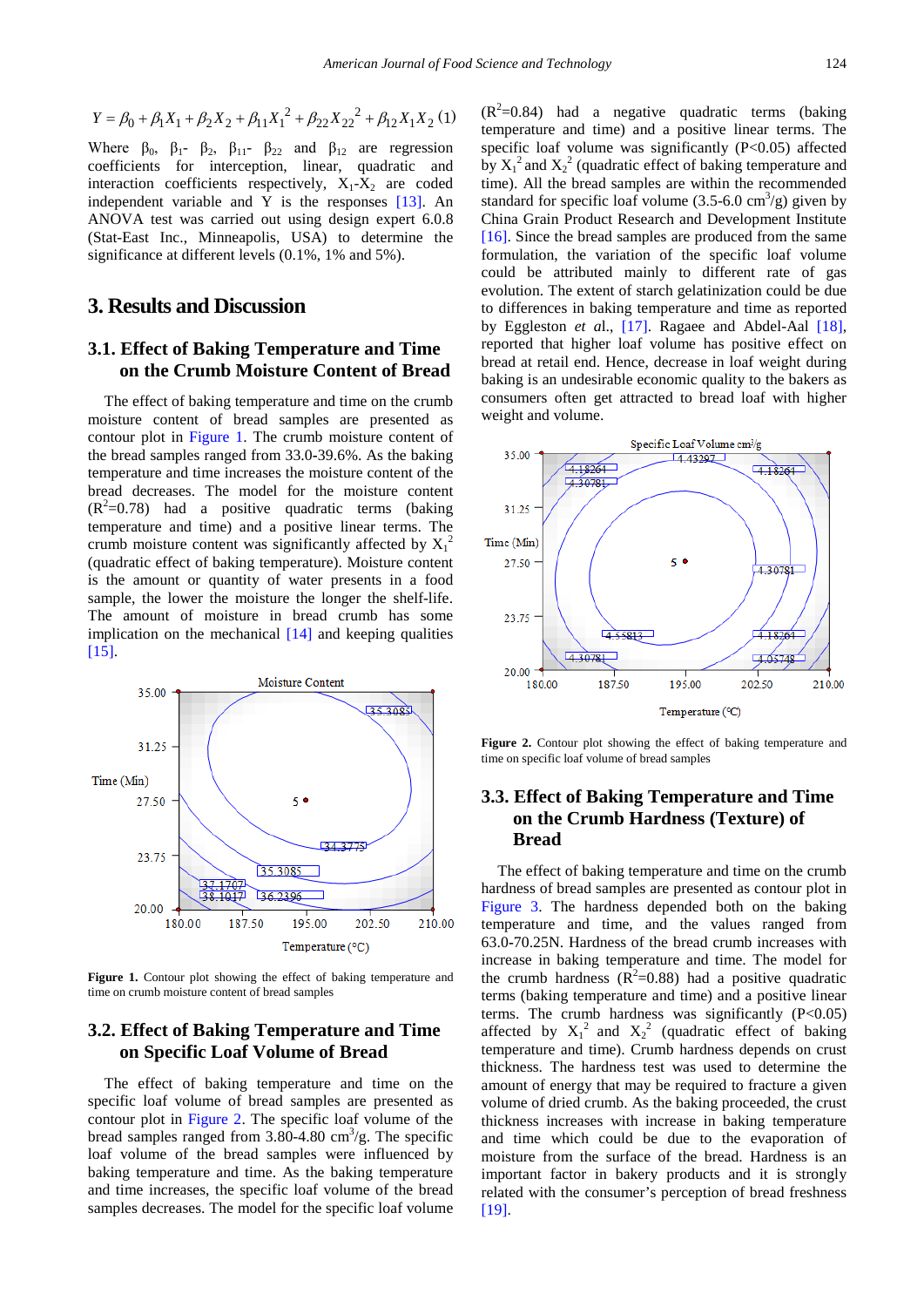<span id="page-3-7"></span>

**Figure 3.** Contour plot showing the effect of baking temperature and time on crumb hardness of bread samples

## **3.4. Effect of Baking Temperature and Time on the Overall Acceptability of Bread**

The effect of baking temperature and time on overall acceptability of bread samples are presented as contour plot in [Figure 4.](#page-3-8) The overall acceptability of the bread ranged from 6.2**-**8.1. From the sensory evaluation, it was noticed that the baking temperature and time affected the final bread quality. As the baking temperature and time decreases, the overall acceptability of the bread increases. The model for the specific loaf volume  $(R^2=0.76)$  had a negative quadratic terms (baking temperature and time) and a negative linear terms. The overall acceptability was significantly affected by  $X_1^2$  (quadratic effect of baking temperature). Bread baked at  $195^{\circ}$ C for 16.89 minutes had the highest overall acceptability in terms of taste, colour, and texture, while the bread baked at  $210^0C$  for 35 minutes was least accepted in terms of taste, colour and texture.

<span id="page-3-8"></span>

**Figure 4.** Contour plot showing the effect of baking temperature and time on overall acceptability of bread samples

#### **3.5. Optimization Conditions**

The optimization conditions for the production of bread are presented as contour plot in [Figure 5.](#page-3-9) The best conditions for the production of bread are baking temperature of 181.20°C at 24.18 minutes with desirability of 0.85, indicating that the bread produced from 90% wheat and 10% cassava flour are of good quality.

<span id="page-3-9"></span>

Figure 5. Effect of baking temperature and time on desirability of the bread samples

# **4. Conclusion**

Response surface methodology was successful used to optimize the physical properties of bread produced from 90% wheat and 10% cassava flour. The baking temperature and time had a significant effect on the physical properties of the bread. The bread baked at 195°C for 16.89 minutes was highly preferred by the panelists. The best conditions for the production of bread are baking temperature of 181.20°C at 24.18 minutes with desirability of 0.85. In conclusion, the study showed that good quality bread could be produced from wheat-cassava composite flour without compromising the quality of the bread.

## **References**

- <span id="page-3-0"></span>[1] Edema, M.O. and Sanni, A.I. (2008). Functional properties of selected starter cultures for sour maize bread. *Food Microbiology* 25:616-625.
- <span id="page-3-1"></span>[2] Bureng, P.L. and Olatunji, O.O (1992). *Wheatless bread development and extension*. Federal International Institute Research Oshodi (FIIRO) publication. 37-38.
- <span id="page-3-2"></span>[3] Osuji, C.M. (2006). Importance and use of additives in bread making. A paper presented at a training workshop on the use of cassava/wheat composite flour and non bromated additives for making bread and other confectioneries. Held at Micheal Okpara University of Agriculture, Umudike.
- <span id="page-3-3"></span>[4] Edema, M.O., Sanni, L.O. and Sanni, A.I. (2005). Evaluation of maize-soybean flour blends for sour maize bread production in Nigeria. *African Journal of Biotechnology* 4(9) 911-918.
- <span id="page-3-4"></span>[5] Elemo, G.N., Osibanjo, A.A., Ibidapo, O.P, Ogunji, A.O., Asiru,W.B., Zakari, T and Olabanji, G.O (2017). Rheological characteristics and baking quality of flours from Nigerian grown wheat. *African Journal of Food Science* 11(12)/ 376-382.
- <span id="page-3-5"></span>[6] Malomo,S.A, Eleyinmi, A.F and Fashakin, J.B (2011): Chemical composition, rheological properties and bread making potentials of composite flours from breadfruit and wheat. *African Journal of Food Science* 5(7): 400-410.
- <span id="page-3-6"></span>[7] Shittu, T.A, Raji, A.O and Sanni LO (2007). Bread from composite cassava-wheat flour: I. Effect of baking time and